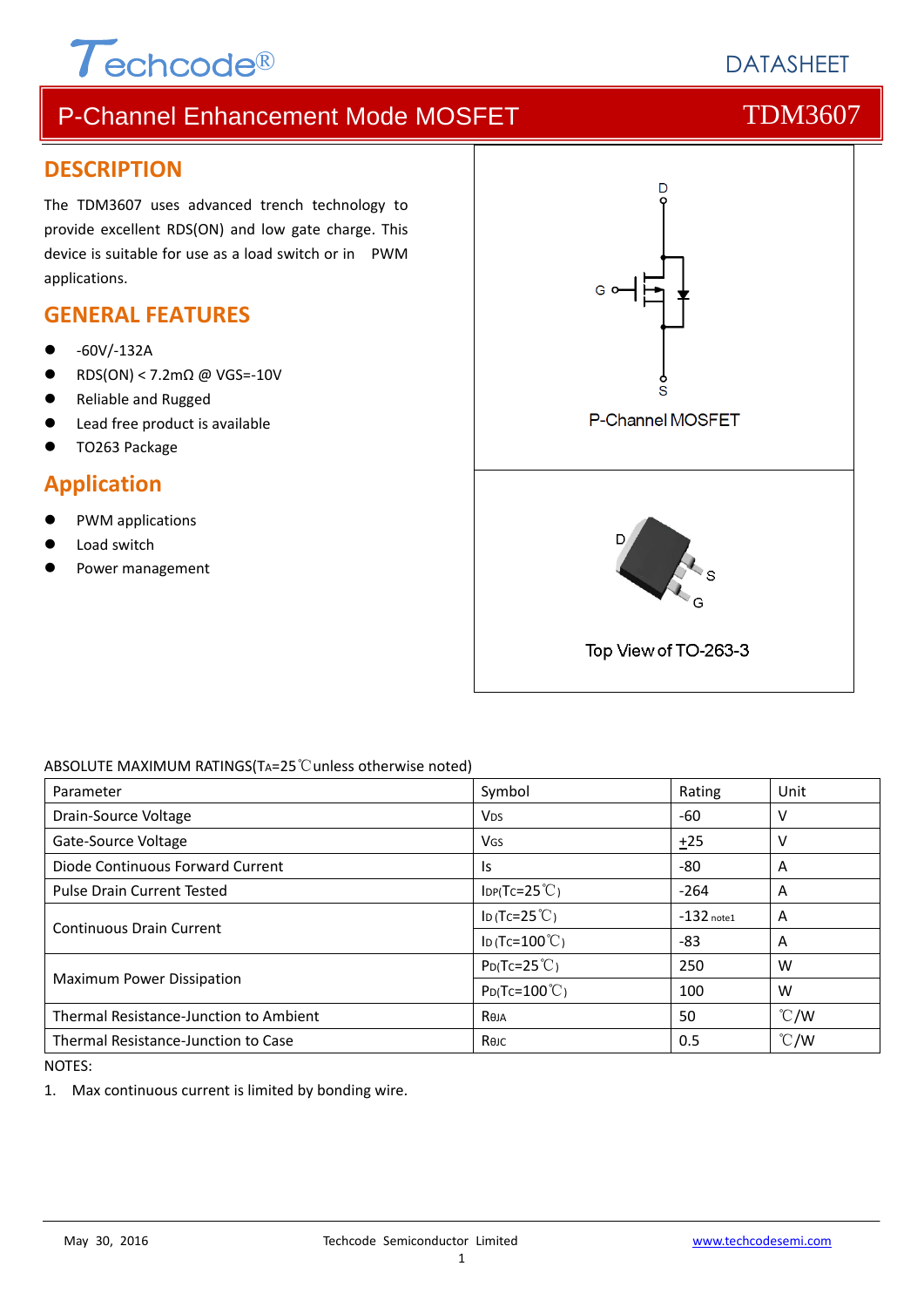

## **ELECTRICAL CHARACTERISTICS (TA=25**℃**unless otherwise noted)**

| Parameter                                 | Symbol                   | <b>Test Conditions</b>                                   | Min                      | Typ            | Max                      | Unit      |  |
|-------------------------------------------|--------------------------|----------------------------------------------------------|--------------------------|----------------|--------------------------|-----------|--|
| <b>STATIC CHARACTERISTICS</b>             |                          |                                                          |                          |                |                          |           |  |
| Drain-Source Breakdown Voltage            | <b>BV</b> <sub>DSS</sub> | VGS=0V ID=-250µA                                         | $-60$                    | $\blacksquare$ | $\equiv$                 | $\vee$    |  |
| Zero Gate Voltage Drain Current           | lpss                     | V <sub>DS</sub> =-48V,V <sub>GS</sub> =0V                | $\overline{a}$           | $\blacksquare$ | $-1$                     | $\mu$ A   |  |
| Gate-Body Leakage Current                 | lgss                     | VGS=±25V,VDS=0V                                          | $\overline{a}$           | $\blacksquare$ | ±100                     | nA        |  |
| <b>ON CHARACTERISTICS (Note 2)</b>        |                          |                                                          |                          |                |                          |           |  |
| <b>Gate Threshold Voltage</b>             | VGS(th)                  | VDS=VGS, ID=-250µA                                       | $-1$                     | $\blacksquare$ | $-3$                     | $\vee$    |  |
| Drain-Source On-State Resistance          | R <sub>DS</sub> (ON)     | VGS=-10V, IDS=-20A                                       | $\overline{a}$           | 5.6            | 7.2                      | $m\Omega$ |  |
| <b>DYNAMIC CHARACTERISTICS (Note3)</b>    |                          |                                                          |                          |                |                          |           |  |
| Input Capacitance                         | Ciss                     | VDS=-30V, VGS=0V, F=1.0MHz                               | $\frac{1}{2}$            | 6095           | $\blacksquare$           | PF        |  |
| <b>Output Capacitance</b>                 | Coss                     |                                                          | $\overline{a}$           | 1080           | $\mathbf{r}$             | PF        |  |
| Reverse Transfer Capacitance              | $C$ rss                  |                                                          |                          | 430            | $\overline{\phantom{a}}$ | PF        |  |
| <b>SWITCHING CHARACTERISTICS (Note 3)</b> |                          |                                                          |                          |                |                          |           |  |
| Turn-on Delay Time                        | $td($ on $)$             | VDD=-30V, RL=30 Ω, VGEN=-10V,<br>$RG=6$ $\Omega$ lps=-1A | $\overline{a}$           | 18             | 33                       | nS        |  |
| Turn-on Rise Time                         | tr                       |                                                          | $\blacksquare$           | 20             | 36                       | nS        |  |
| Turn-Off Delay Time                       | td(off)                  |                                                          |                          | 200            | 360                      | nS        |  |
| <b>Turn-Off Fall Time</b>                 | tf                       |                                                          |                          | 120            | 216                      | nS        |  |
| <b>Total Gate Charge</b>                  | Q <sub>g</sub>           | VDS=-30V, IDS=-20A, VGS=-10V                             | $\overline{a}$           | 136            | $\overline{\phantom{a}}$ | nC        |  |
| Gate-Source Charge                        | Qgs                      |                                                          | ٠                        | 20             | $\overline{a}$           | nC        |  |
| Gate-Drain Charge                         | Qgd                      |                                                          | $\overline{\phantom{0}}$ | 33             | $\blacksquare$           | nC        |  |
| Body Diode Reverse Recovery Time          | Trr                      | $\text{los}$ =-20A, dl/dt=100A/ $\mu$ s                  | $\overline{a}$           | 51             | $\blacksquare$           | nS        |  |
| Body Diode Reverse Recovery Charge        | $Q_{rr}$                 |                                                          | $\overline{a}$           | 90             | $\blacksquare$           | nC        |  |
| DRAIN-SOURCE DIODE CHARACTERISTICS        |                          |                                                          |                          |                |                          |           |  |
| Diode Forward Voltage (Note 2)            | <b>V<sub>SD</sub></b>    | VGS=0V, ISD=-1A                                          | $\blacksquare$           | $-0.7$         | $-1$                     | $\vee$    |  |

NOTES:

2. Pulse Test: Pulse Width  $\leq 300$ μs, Duty Cycle  $\leq 2\%$ .

3. Guaranteed by design, not subject to production testing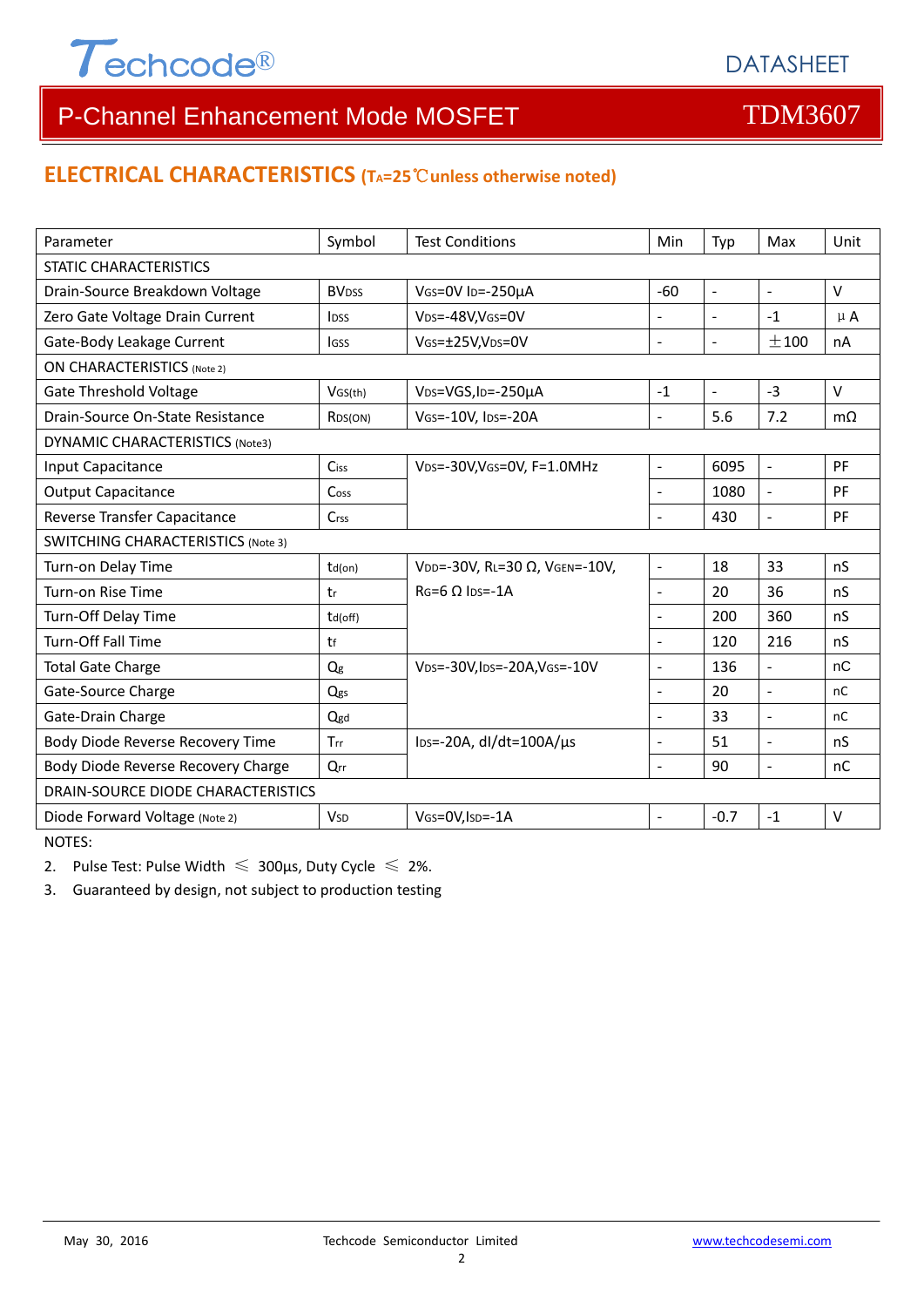

## **Typical Operating Characteristics**





 $1E-3$ 

 $1E-4$ 

 $1E-5$ 

 $0.01$ 

 $0.1$ 

1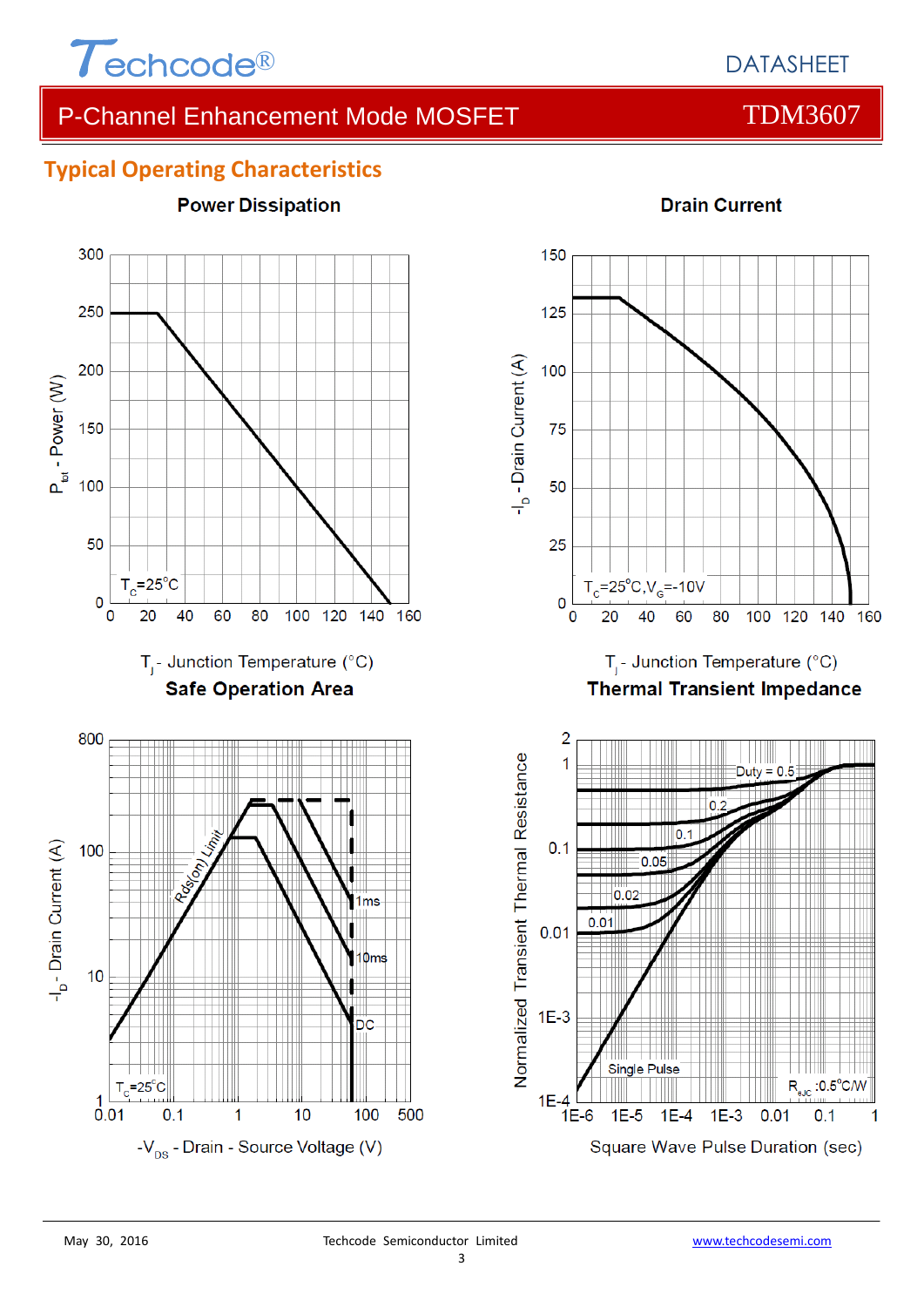

## **Typical Operating Characteristics(Cont.)**



## **Output Characteristics**

### **Drain-Source On Resistance**

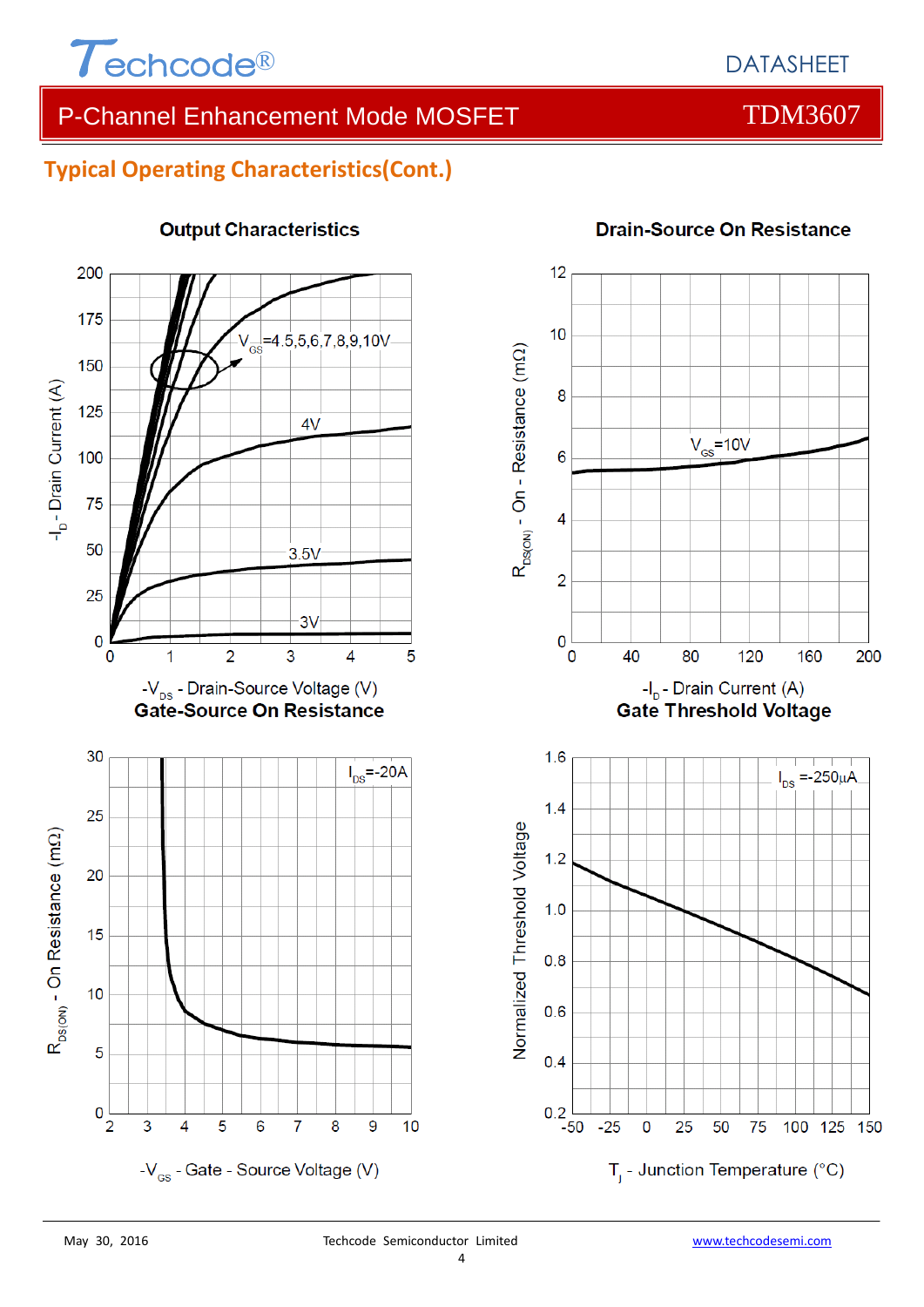

# **Typical Operating Characteristics (Cont.)**



## **Source-Drain Diode Forward**





8000

(

 $\overline{O}$  3000

2000

1000

 $\overline{0}$ 

 $\overline{0}$ 

Crss

8

40

**Ciss** 

Coss

 $-V_{\text{ns}}$  - Drain - Source Voltage (V)

24

32

16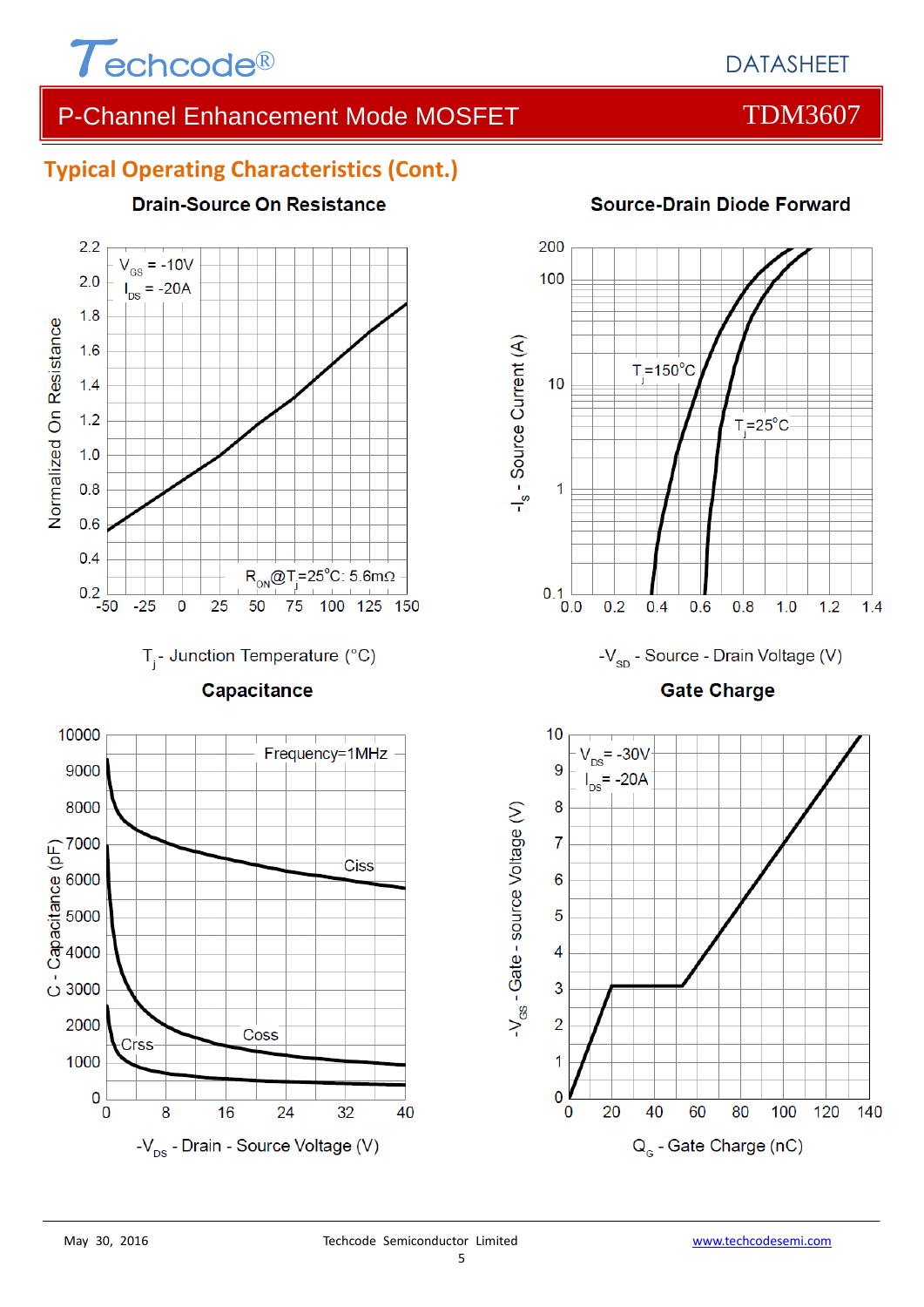

 $\sum$ 

d

H

F

### TO-263 Package



Note: Follow JEDEC TO-263 AB.



### **RECOMMENDED LAND PATTERN**



UNIT: mm